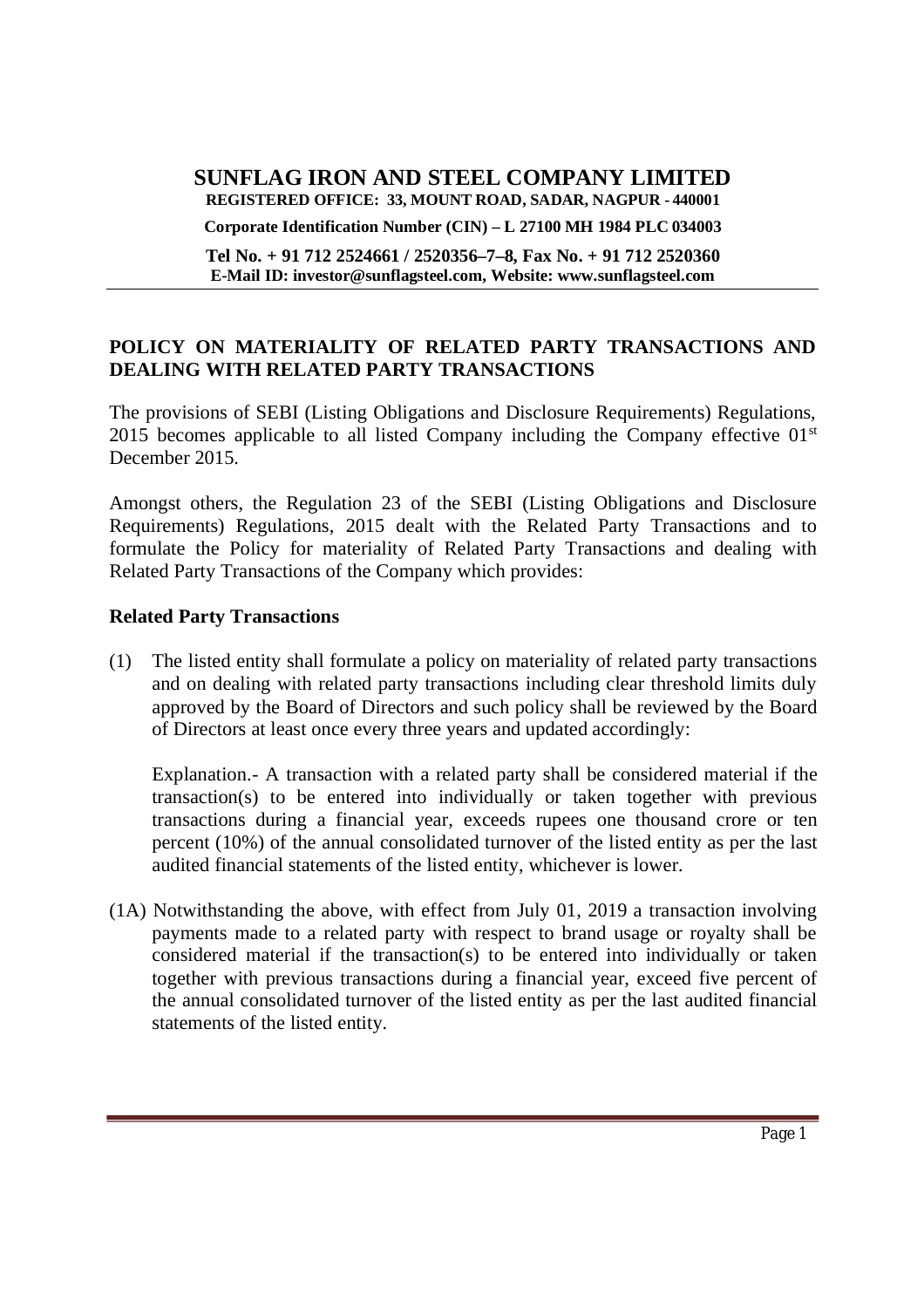(2) All related party transactions and subsequent material modifications shall require prior approval of the audit committee of the listed entity.

Provided that only those members of the audit committee, who are independent directors, shall approve related party transactions.

\*["Provided further that:

(a) the audit committee of a listed entity shall define "material modifications" and disclose it as part of the policy on materiality of related party transactions and on dealing with related party transactions;

(b) a related party transaction to which the subsidiary of a listed entity is a party but the listed entity is not a party, shall require prior approval of the audit committee of the listed entity if the value of such transaction whether entered into individually or taken together with previous transactions during a financial year exceeds ten per cent of the annual consolidated turnover, as per the last audited financial statements of the listed entity;

(c) with effect from April 1, 2023, a related party transaction to which the subsidiary of a listed entity is a party but the listed entity is not a party, shall require prior approval of the audit committee of the listed entity if the value of such transaction whether entered into individually or taken together with previous transactions during a financial year, exceeds ten per cent of the annual standalone turnover, as per the last audited financial statements of the subsidiary;

(d) prior approval of the audit committee of the listed entity shall not be required for a related party transaction to which the listed subsidiary is a party but the listed entity is not a party, if regulation 23 and sub-regulation (2) of regulation 15 of these regulations are applicable to such listed subsidiary.

Explanation: For related party transactions of unlisted subsidiaries of a listed subsidiary as referred to in (d) above, the prior approval of the audit committee of the listed subsidiary shall suffice."]

- (3) Audit committee may grant omnibus approval for related party transactions proposed to be entered into by the listed entity subject to the following conditions, namely-
	- (a) the audit committee shall lay down the criteria for granting the omnibus approval in line with the policy on related party transactions of the listed entity and such approval shall be applicable in respect of transactions which are repetitive in nature;
	- (b) the audit committee shall satisfy itself regarding the need for such omnibus approval and that such approval is in the interest of the listed entity;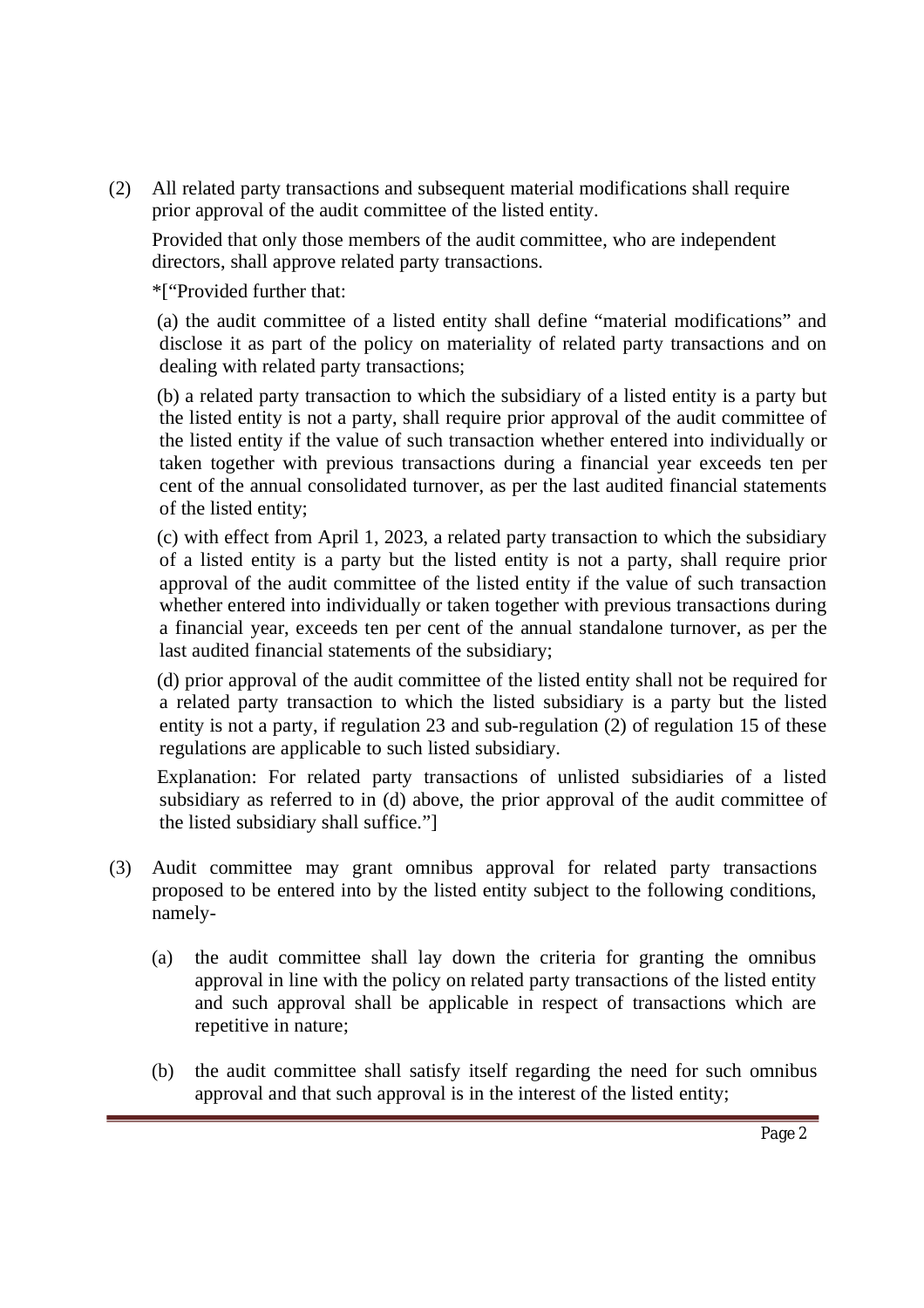- (c) the omnibus approval shall specify:
	- (i) the name(s) of the related party, nature of transaction, period of transaction, maximum amount of transactions that shall be entered into,
	- (ii) the indicative base price / current contracted price and the formula for variation in the price if any; and
	- (iii) such other conditions as the audit committee may deem fit:

Provided that where the need for related party transaction cannot be foreseen and aforesaid details are not available, audit committee may grant omnibus approval for such transactions subject to their value not exceeding rupees one crore per transaction.

- (d) the audit committee shall review, at least on a quarterly basis, the details of related party transactions entered into by the listed entity pursuant to each of the omnibus approvals given.
- (e) Such omnibus approvals shall be valid for a period not exceeding one year and shall require fresh approvals after the expiry of one year:
- (4) All material related party transactions \*[and subsequent material modifications as defined by the audit committee under sub-regulation (2)] shall require prior approval of the shareholders through resolution and no related party shall vote to approve such resolutions whether the entity is a related party to the particular transaction or not:

\*[Provided that prior approval of the shareholders of a listed entity shall not be required for a related party transaction to which the listed subsidiary is a party but the listed entity is not a party if regulation 23 and sub-regulation (2) of regulation 15 of these regulations are applicable to such listed subsidiary.

Explanation: For related party transactions of unlisted subsidiaries of a listed subsidiary as referred above, the prior approval of the shareholders of the listed subsidiary shall suffice.]

Provided further that the requirements specified under this sub-regulation shall not apply in respect of a resolution plan approved under section 31 of the Insolvency Code, subject to the event being disclosed to the recognized stock exchanges within one day of the resolution plan being approved;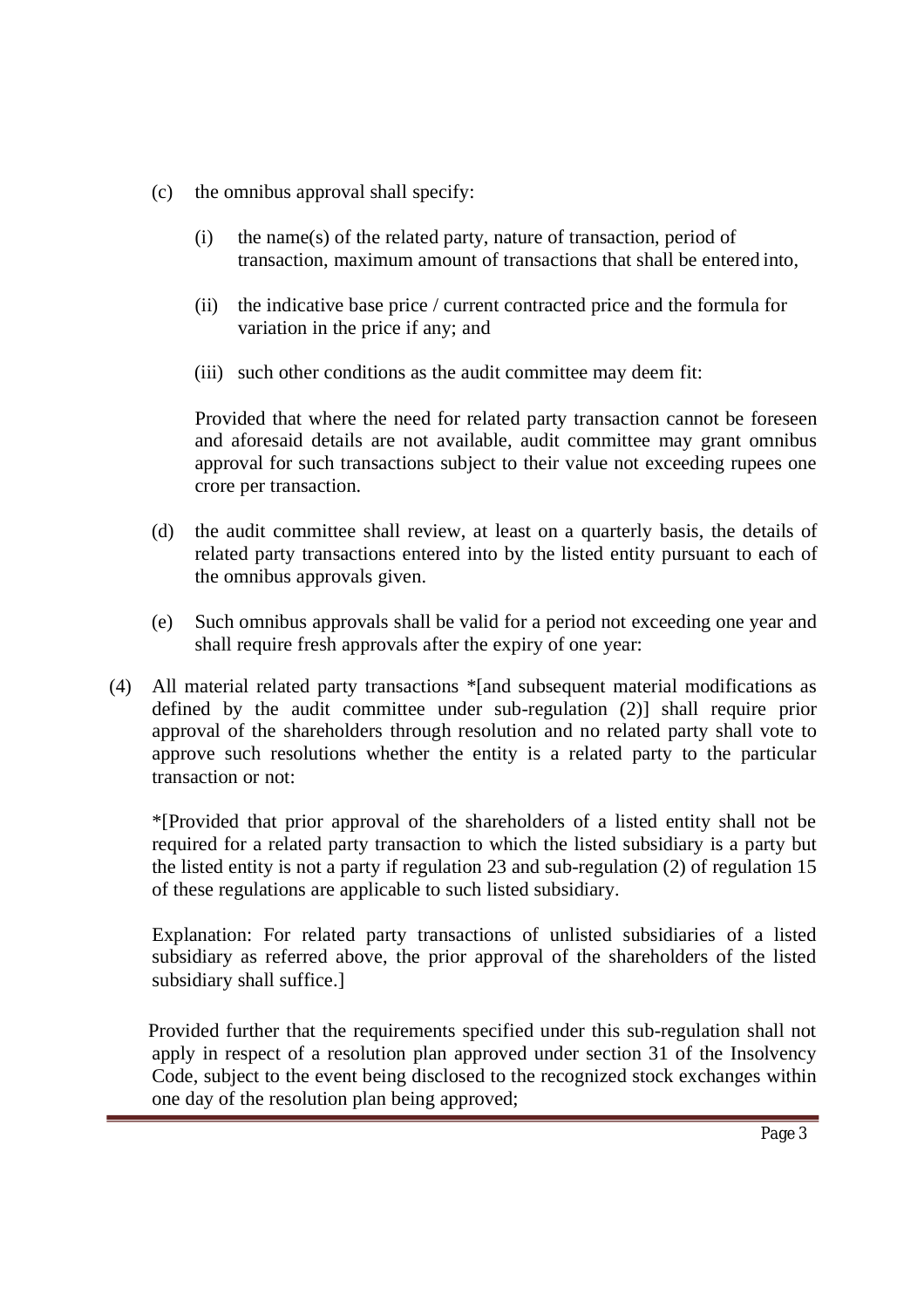- (5) The provisions of sub-regulations (2), (3) and (4) shall not be applicable in the following cases:
	- (a) transactions entered into between two government companies;
	- (b) transactions entered into between a holding company and its wholly owned subsidiary whose accounts are consolidated with such holding company and placed before the shareholders at the general meeting for approval.
	- (c) \*[transactions entered into between two wholly-owned subsidiaries of the listed holding company, whose accounts are consolidated with such holding company and placed before the shareholders at the general meeting for approval."]

Explanation.- For the purpose of clause (a), "government company(ies)" means Government company as defined in sub-section (45) of section 2 of the Companies Act, 2013.

- (6) The provisions of this regulation shall be applicable to all prospective transactions.
- (7) All existing material related party contracts or arrangements entered into prior to the date of notification of these regulations and which may continue beyond such date shall be placed for approval of the shareholders in the first General Meeting subsequent to notification of these regulations.
- \* [(8) The listed entity shall submit to the stock exchanges disclosures of related party transactions in the format as specified by the Board from time to time, and publish the same on its website:

Provided that a 'high value debt listed entity' shall submit such disclosures along with its standalone financial results for the half year:

Provided further that the listed entity shall make such disclosures every six months within fifteen days from the date of publication of its standalone and consolidated financial results:]

Provided further that the listed entity shall make such disclosures every six months on the date of publication of its standalone and consolidated financial results with effect from April 1, 2023.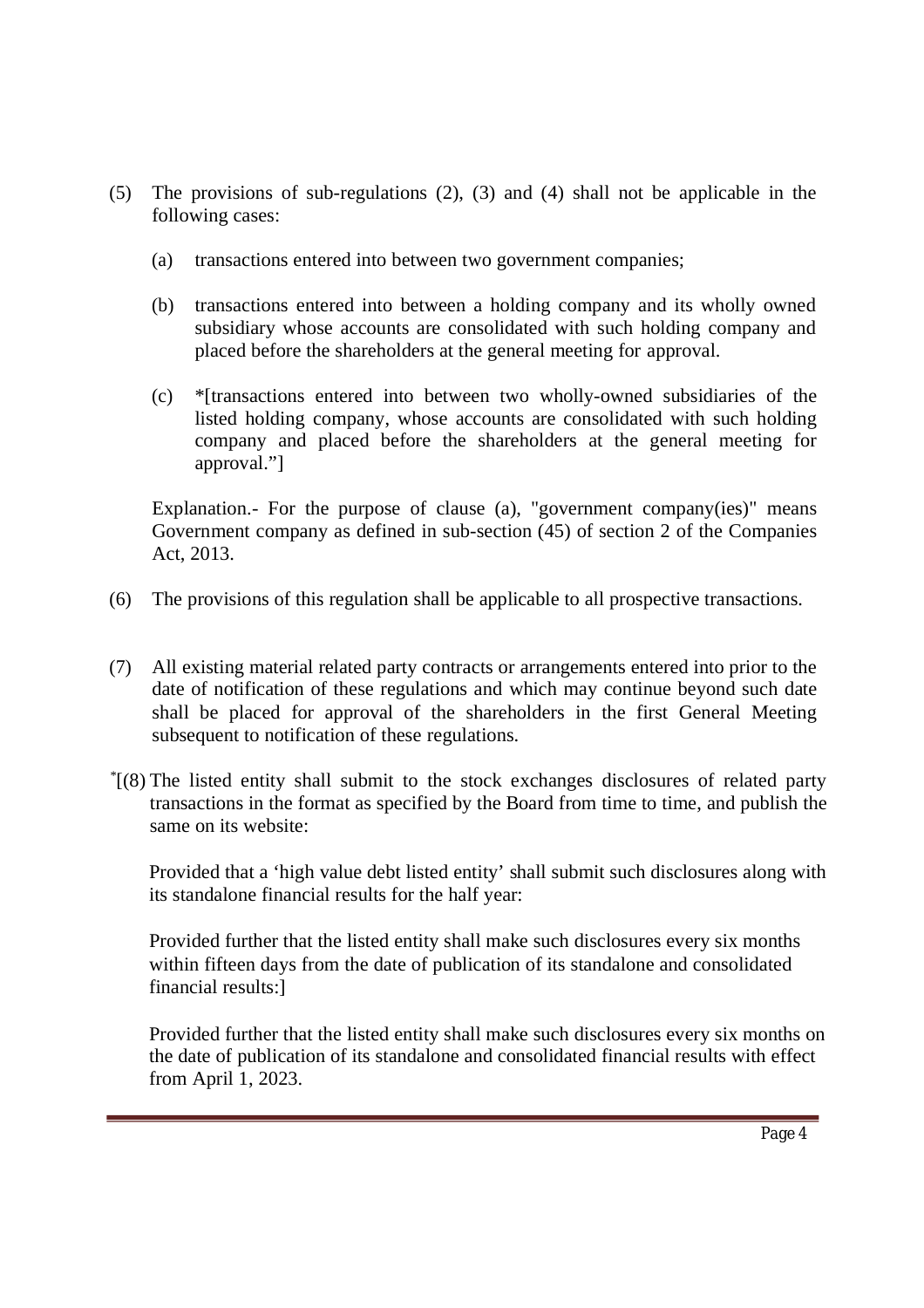# **1. PREAMBLE**

Related Party Transactions have been one of the major areas of focus for the Corporate Governance reforms being initiated by the various legislations in India.

The changes introduced in the Corporate Governance norms through the Companies Act, 2013 and Regulation 23 of SEBI (Listing Obligations and Disclosure Requirements) Regulations, 2015 requires the Companies to have enhanced transparency and due process for approval of the Related Party Transactions.

One of such requirements is that the Companies are required to formulate a policy on 'Materiality of Related Party Transactions and also on dealing with Related Party Transactions including clear threshold limits duly approved by the Board of Directors'.

The Corporate Governance has been an integral part of the way, the Company - Sunflag Iron and Steel Company Limited have been doing its business since inception. As a part of the Corporate Governance and pursuant to Regulation 23 of the Securities and Exchange Board of India (Listing Obligations and Disclosure Requirements) Regulations, 2015 (hereinafter referred to as 'the Listing Regulations' or 'SEBI (LODR) Regulations'), the Board of Directors ('Board') of the Company has formulated, approved and adopted the following policy and procedures with regard to the Related Party Transactions and dealing with Related Party Transactions of the Company:

This Policy is intended to ensure proper approval and reporting of transactions between Sunflag Iron and Steel Company Limited ('the Company'), its Indian Subsidiary Companies ('Subsidiary') and its Associate Companies ('Associate') (the Company, Subsidiary and Associate together referred to as 'the Group') and the Related Parties in terms of the applicable laws and regulations.

# **2. DEFINITIONS**

- (a) **"Arm's length transaction"** means a transaction between two related parties that is conducted as if they were unrelated, so that there is no conflict of interest.
- (b) **"Audit Committee"** means the audit committee constituted by the Board of Directors of the Company in accordance with applicable law, including the Listing Regulations and the Companies Act, 2013.
- (c) **"Associate Company"** in relation to another company, means a company in which that other company has a significant influence, but which is not a subsidiary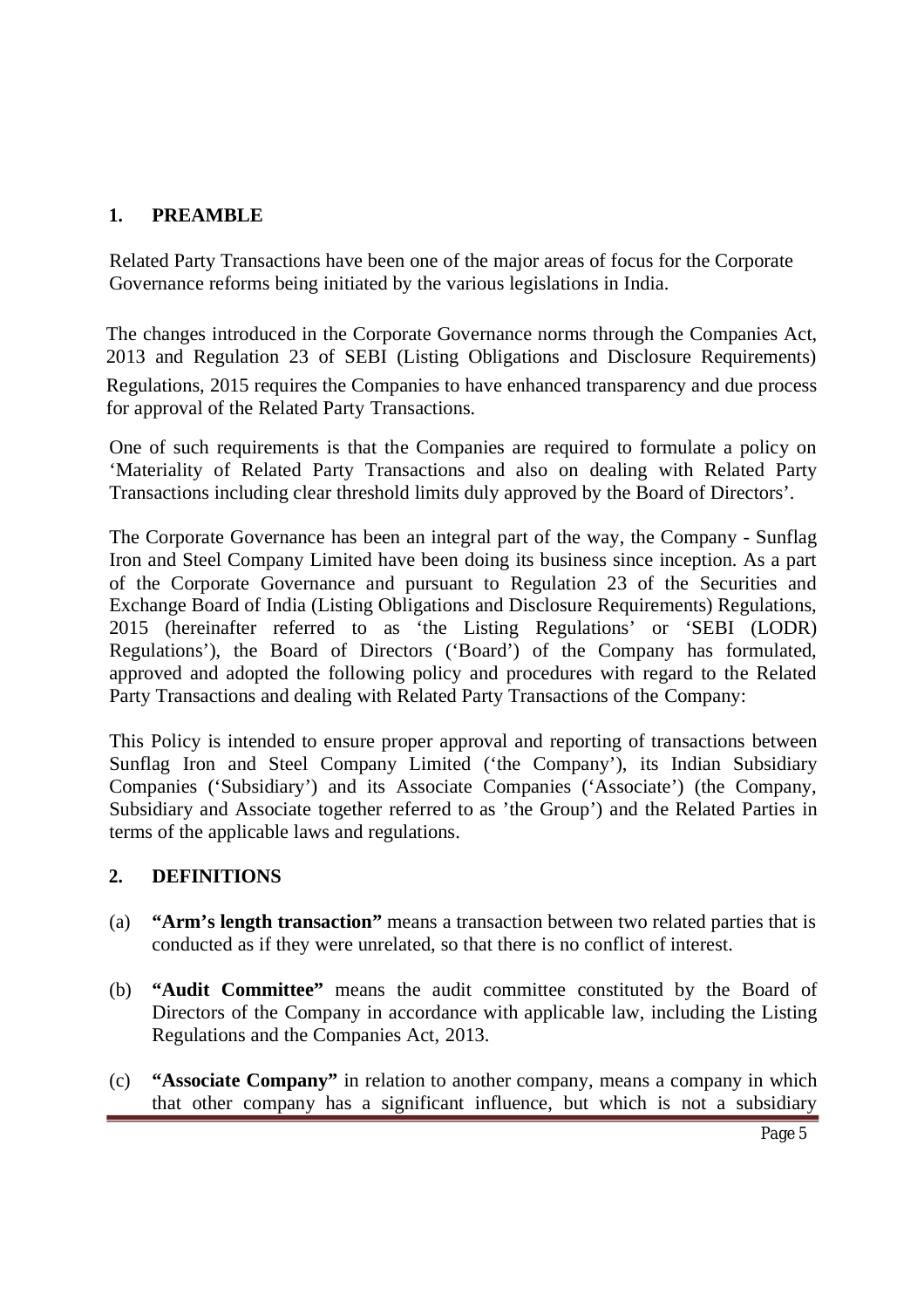company of the company having such influence and includes a joint venture company.

Explanation —For the purpose of this clause —

(a) the expression "significant influence" means control of at least twenty per cent. of total voting power, or control of or participation in business decisions under an agreement;

(b) the expression "joint venture" means a joint arrangement whereby the parties that have joint control of the arrangement have rights to the net assets of the arrangement;

- (d) **"Board"** means the Board of Directors of Sunflag Iron and Steel Company Limited.
- (e) **"Company"** means Sunflag Iron and Steel Company Limited.
- (f) **"Key Managerial Personnel (KMP)"** means key managerial personnel as defined under the Companies Act, 2013, viz
	- i. the Chief Executive Officer or the Managing Director or the Manager;
	- ii. the Company Secretary;
	- iii. the whole-time director;
	- iv. the Chief Financial Officer
	- v. such other officer, not more than one level below the directors who is in whole time employment, designated as key managerial personnel by the Board; and
	- vi. such other officer as may be prescribed
- (g) **"Material Related Party Transaction"** means a transaction with a Related Party where the transaction/transactions to be entered into individually or taken together with previous transactions with a Related Party during a financial year, exceeds the thresholds as defined under the SEBI (LODR) Regulations and the Companies Act, 2013.
- (h) **"Material Modifications"** means a modification in the transaction with a Related Party approved by the shareholders, where the transaction/transactions to be entered into individually or taken together, exceeds by 50% of the value of the transaction/transactions already entered with that related party during a financial year .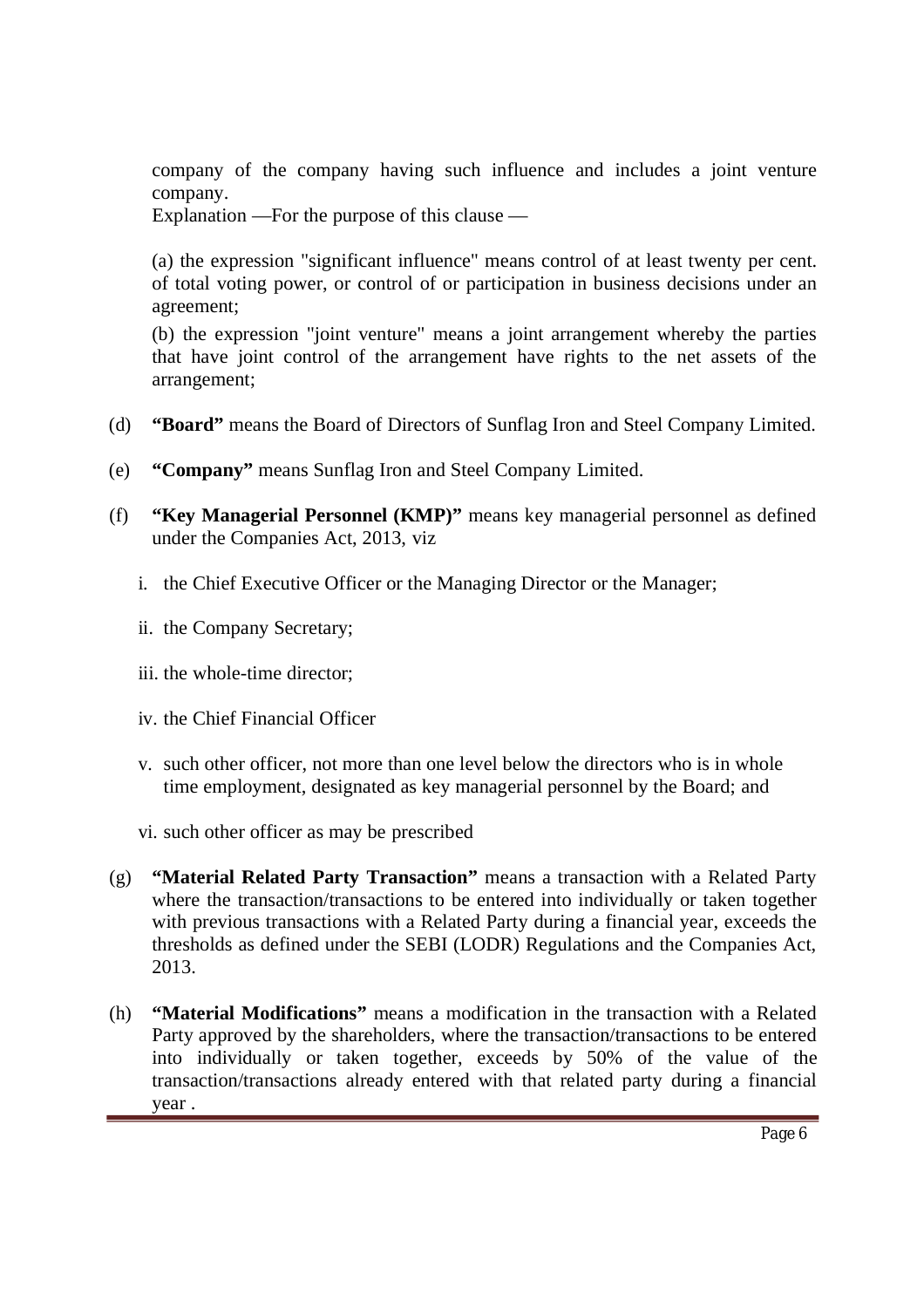- (i) **"Ordinary Course of Business"** for the purpose of this policy will cover the businesses of Sunflag's & its 'Group', usual transactions, customs and practices of a business including incidental and/or facilitative activities of the business of Sunflag's and its 'Group'. The following factors have been considered for determination of whether the transactions are in ordinary course of business:
	- a. The objects of the company permit the activities undertaken
	- b. There is a historical practice to conduct such activities
	- c. A pattern of frequency to conduct such activities over a period of time, and
	- d. The transactions are common in industrial practice.
- (j) **"Policy"** means this Policy, as amended from time to time.
- (k) **"Related Party"** in relation to the Company means a party related with the Company in any of the ways as are laid down in section  $2(76)$  of the Companies Act, 2013 as amended from time to time and includes the following:
	- i. a director or his relative;
	- ii. a Key Managerial Personnel or his relative;
	- iii. a firm, in which a director, manager or his relative is a partner;
	- iv. a private company in which a director or manager or his relative is a member or director;
	- v. a public company in which a director or manager is a director and holds, along with his relatives, more than two percent (2%) of its paid-up share capital;
	- vi. anybody corporate whose Board of Directors, managing director or manager is accustomed to act in accordance with the advice, directions or instructions of a director or manager;
	- vii. any person on whose advice, directions or instructions a director or manager is accustomed to act:

Provided that nothing in sub-clauses (vi) and (vii) shall apply to the advice, directions or instructions given in a professional capacity;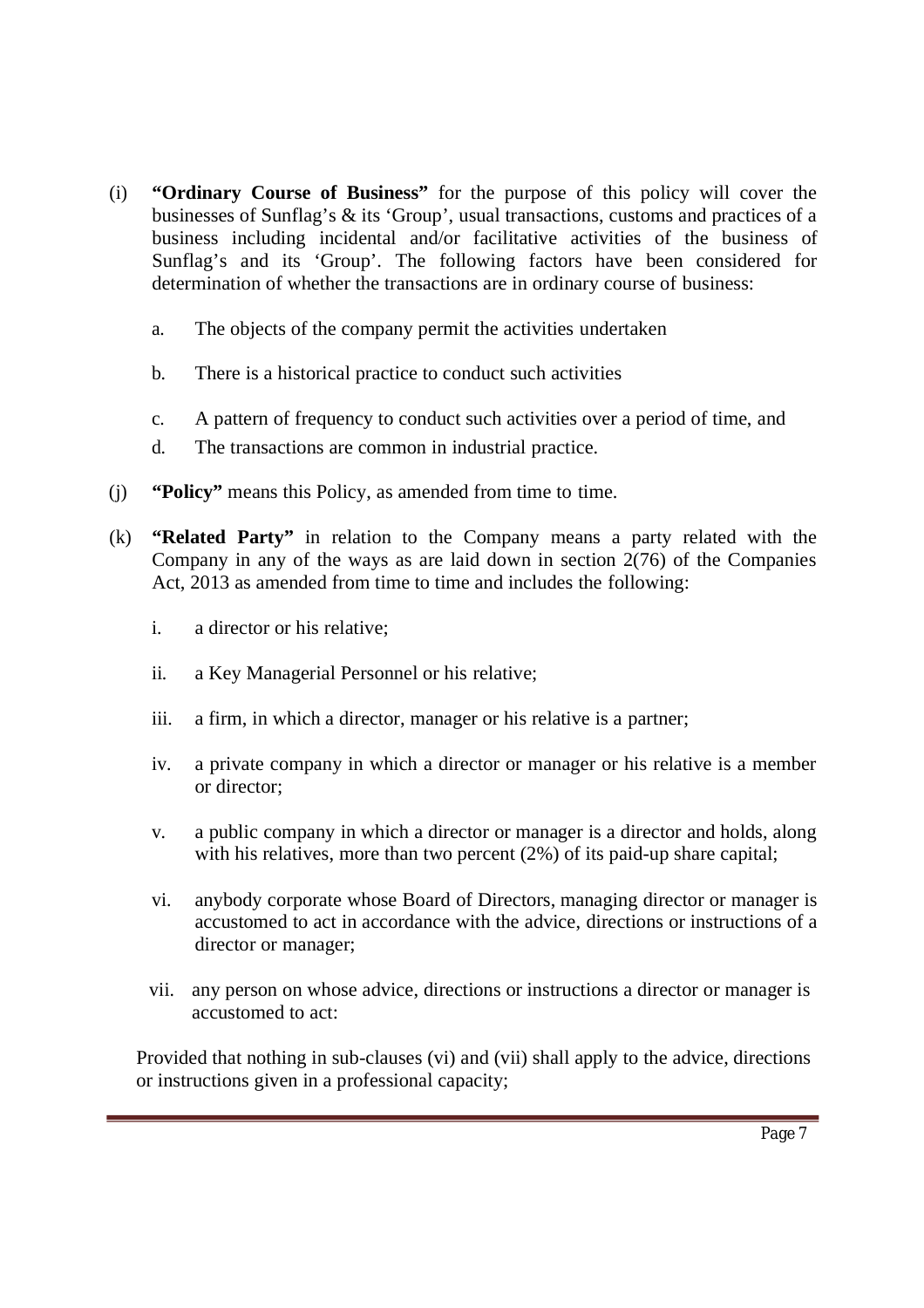viii. any body corporate which is -

- (a) a holding, subsidiary or an associate company of such company; or
- (b) a subsidiary of a holding company to which it is also a subsidiary; or
- (c) an investing company or the venturer of the company.

Explanation — For the purpose of this clause, "the investing company or the venturer of a company" means a body corporate whose investment in the company would result in the company becoming an associate company of the body corporate.

ix. such other person as may be prescribed;

x. an entity is a related party under the applicable accounting standards.

### \*["Provided that

- (a) any person or entity belonging to the promoter or promoter group of the Listed entity; or
- (b) any person or any entity, holding equity shares:
	- i) of twenty per cent or more; or
	- ii) of ten per cent or more, with effect from April 1, 2023

in the Listed entity either directly or on a beneficial interest basis as provided under section 89 of the Companies Act, 2013, at any time, during the immediate preceding financial year

shall be deemed to be a related party."]

(l) **"Related Party Transaction" \*[**means a transaction involving a transfer of resources, services or obligations between:

(i) a listed entity or any of its subsidiaries on one hand and a related party of the listed entity or any of its subsidiaries on the other hand; or

(ii) a listed entity or any of its subsidiaries on one hand, and any other person or entity on the other hand, the purpose and effect of which is to benefit a related party of the listed entity or any of its subsidiaries, with effect from April 1, 2023;

regardless of whether a price is charged and a "transaction" with a related party shall be construed to include a single transaction or a group of transactions in a contract: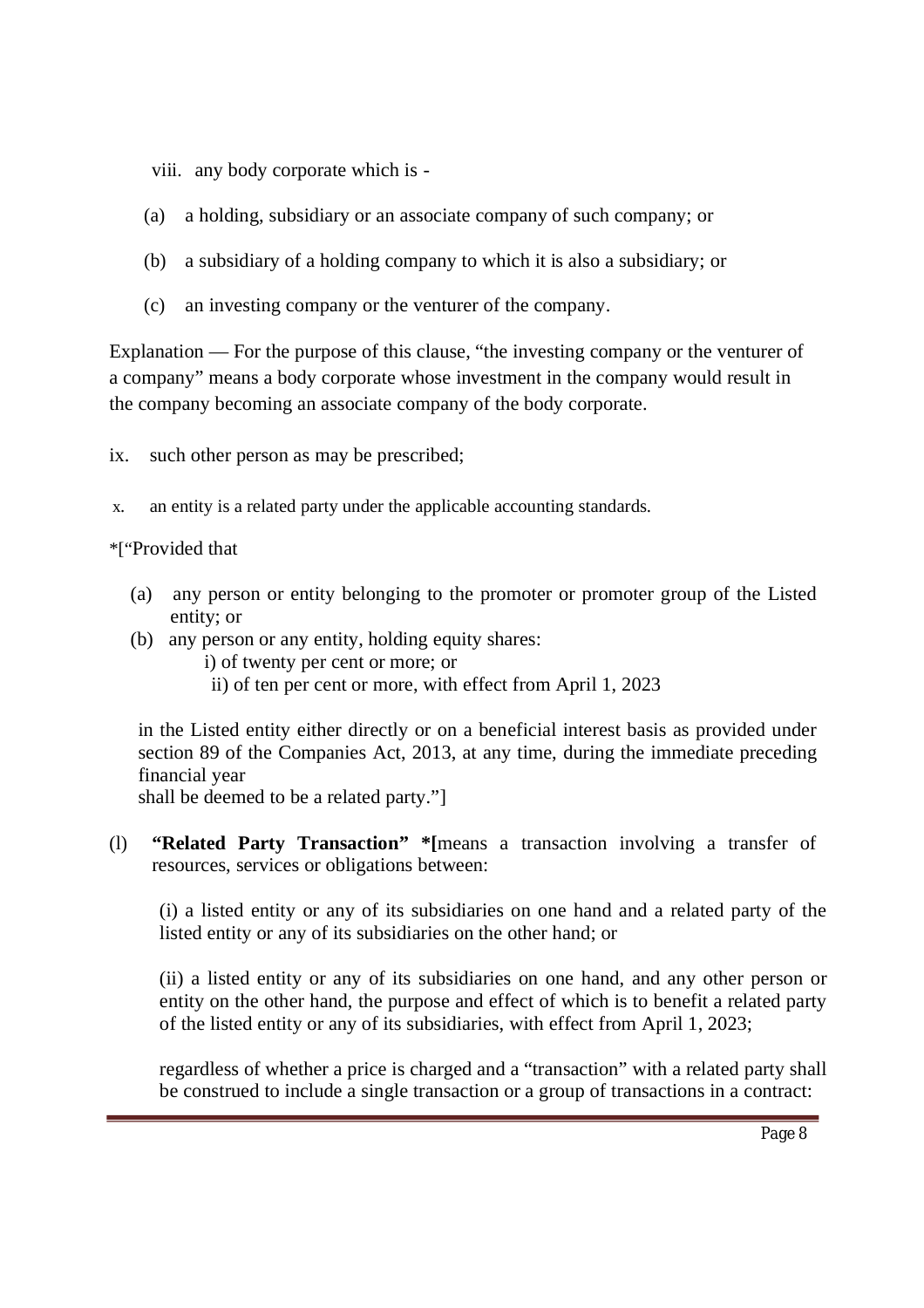Provided that the following shall not be a related party transaction

(a) the issue of specified securities on a preferential basis, subject to compliance of the requirements under the Securities and Exchange Board of India (Issue of Capital and Disclosure Requirements) Regulations, 2018;

(b) the following corporate actions by the listed entity which are uniformly applicable/offered to all shareholders in proportion to their shareholding:

- i. payment of dividend;
- ii. subdivision or consolidation of securities;
- iii. issuance of securities by way of a rights issue or a bonus issue; and
- iv. buy-back of securities.

(c) acceptance of fixed deposits by banks/Non-Banking Finance Companies at the terms uniformly applicable/offered to all shareholders/public, subject to disclosure of the same along with the disclosure of related party transactions every six months to the stock exchange(s), in the format as specified by the Board:

Provided further that this definition shall not be applicable for the units issued by mutual funds which are listed on a recognised stock exchange(s);

- (m) **"Relative"** means relative as defined under the Companies Act, 2013 and includes anyone who is related to another if
	- a. they are members of a Hindu Undivided Family
	- b. they are husband and wife;
	- c. Father (including step-father)
	- d. Mother (including step-mother)
	- e. Son (including step-son)
	- f. Son's wife
	- g. Daughter
	- h. Daughter's husband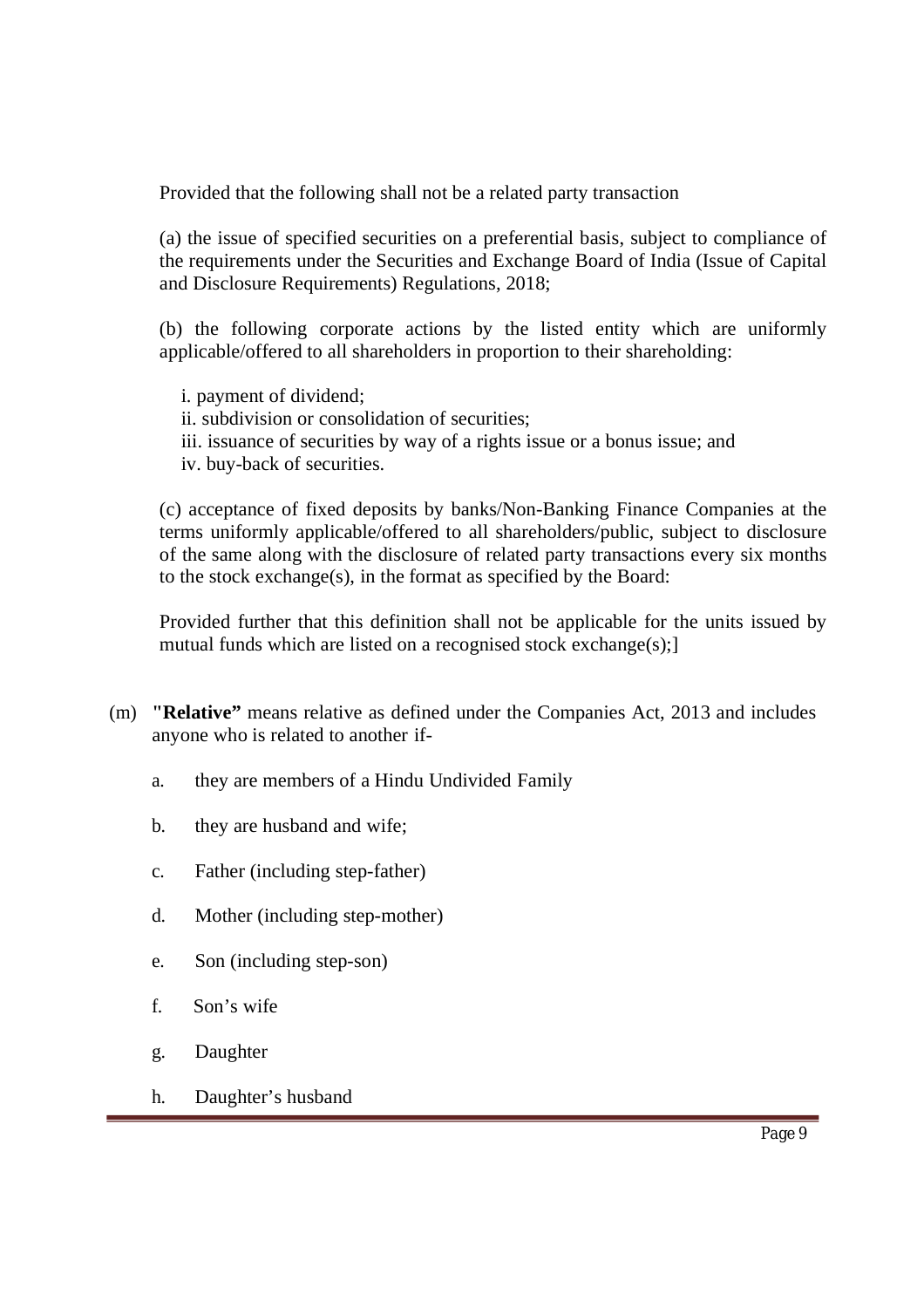- i. Brother (including step-brother)
- j. Sister (including step-sister)

## **3. IDENTIFICATION OF POTENTIAL RELATED PARTY TRANSACTIONS**

Every Director, Key Managerial Personnel, Management, Committee Member and/or such other Designated Person of the Company is responsible for providing notice to the Board or the Audit Committee, of any potential Related Party Transaction involving him/her or his/her relative, including any additional information about the transaction that the Board/Audit Committee may reasonably request. Board/Audit Committee will determine whether the transaction does, in fact, constitute a Related Party Transaction requiring compliance with this policy.

All Directors are required to declare and disclose their concerns or interests in any company or companies or bodies corporate at the first Board meeting in every financial year and subsequently whenever there is any change in disclosures. In addition, the Directors shall ensure that any business transactions entered into between the Company and themselves comply with the terms of this Policy.

The Company prefers to receive such notice of any potential Related Party Transaction well in advance so that the Audit Committee/Board has adequate time to obtain and review information about the proposed transaction.

### **4. REVIEW AND APPROVAL OF RELATED PARTY TRANSACTIONS**

All related party transactions shall require prior approval of the Audit Committee.

Transactions with related parties which are in ordinary course of business of the Company and at arm's length shall be periodically disclosed to the Audit Committee/Board of Directors.

However, in case, there are any transactions which are not at arm's length or which are concluded to be not in ordinary course of business, the Company would need the following additional approvals as mentioned hereunder:

(i) In case of transactions which are 'material' in nature and/or not in the ordinary course of business or not at arm's length, the management shall present the following information to the Audit Committee/Board of Directors for approval of those Related Party Transactions as per the provisions of the Companies Act, 2013: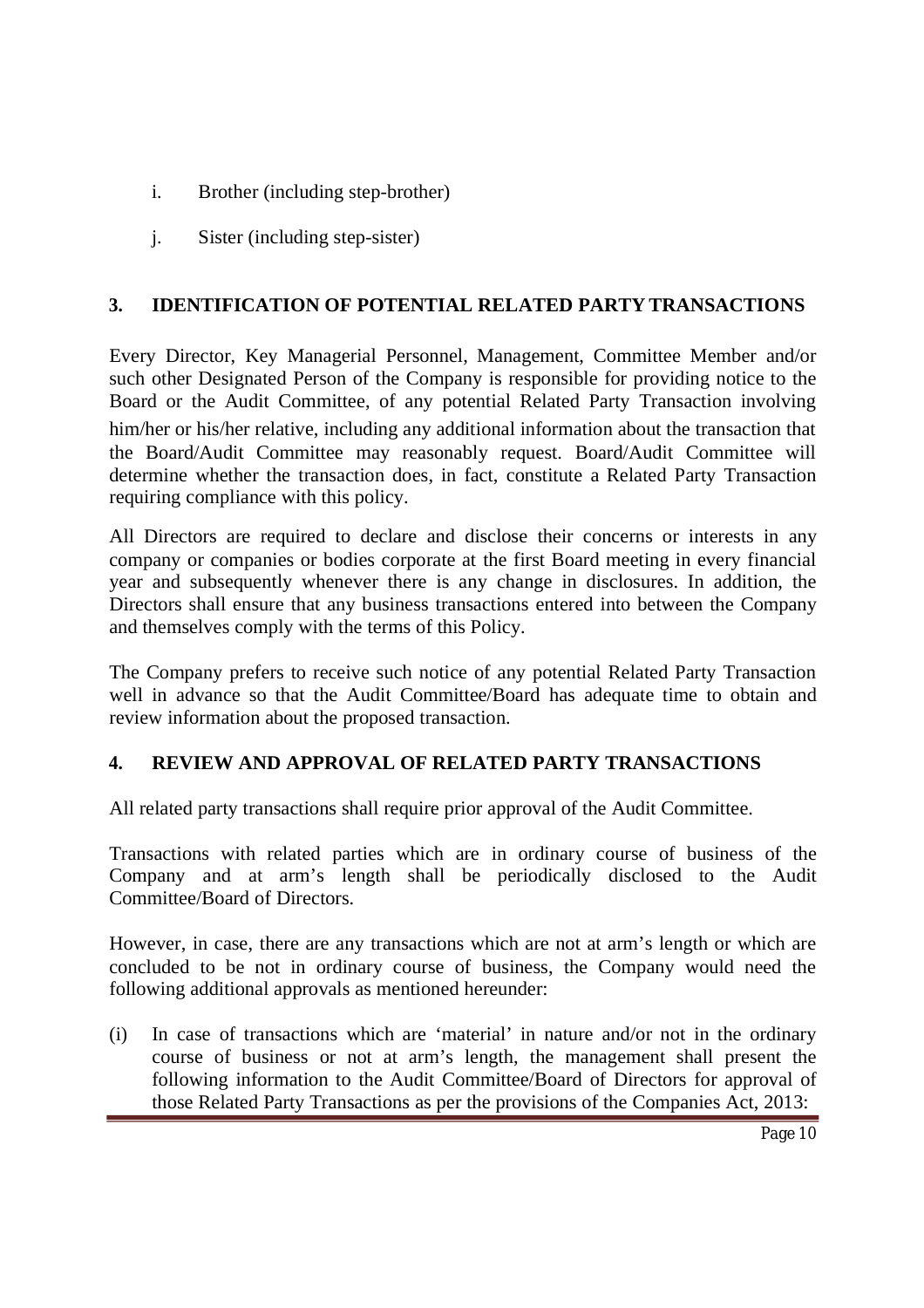- a. name of the related party and nature of relationship
- b. the nature, duration of the contract and particulars of the contract or arrangement;
- c. the material terms of the contract or arrangement including the value, if any;
- d. any advance paid or received for the contract or arrangement including the value, if any;
- e. the manner of determining the pricing and other commercial terms, both included as part of contract and not considered as of the contract;
- f. whether all factors relevant to the contract have been considered, if not, the details of factors not considered with the rationale for not considering those factors; and
- g. any other information relevant or important for the Board to take a decision on the proposed transaction.

After reviewing such information, the members of the Audit Committee (without the participation of the interested Committee member(s), if any) shall approve or disapprove such transactions.

If the Board in any case elects to review any such matter or it is mandatory under any law for the Board to approve any Related Party Transaction, then the considerations set forth above shall apply to the Board's review and approval of the matter, with such modification as may be necessary or appropriate under the circumstances.

The Company shall also seek prior approval of Shareholders by way of a resolution (where the related party whether concerned or not to the particular transaction shall not vote to approve such a resolution) for all Material Related Party Transactions and/or for such related party transactions whose value exceeds the limits as prescribed under the SEBI (LODR) Regulations and the Companies Act, 2013 and the rules made there under.

- (ii) The Audit Committee may grant omnibus approval for such Related Party Transactions which are unforeseen and repetitive in nature provided, the validity of such transactions is upto one year and the value does not exceed Rs. 1 crore per transaction.
- (iii) If any material information with respect to any approved transaction has changed, the management shall provide the updated information to the Committee.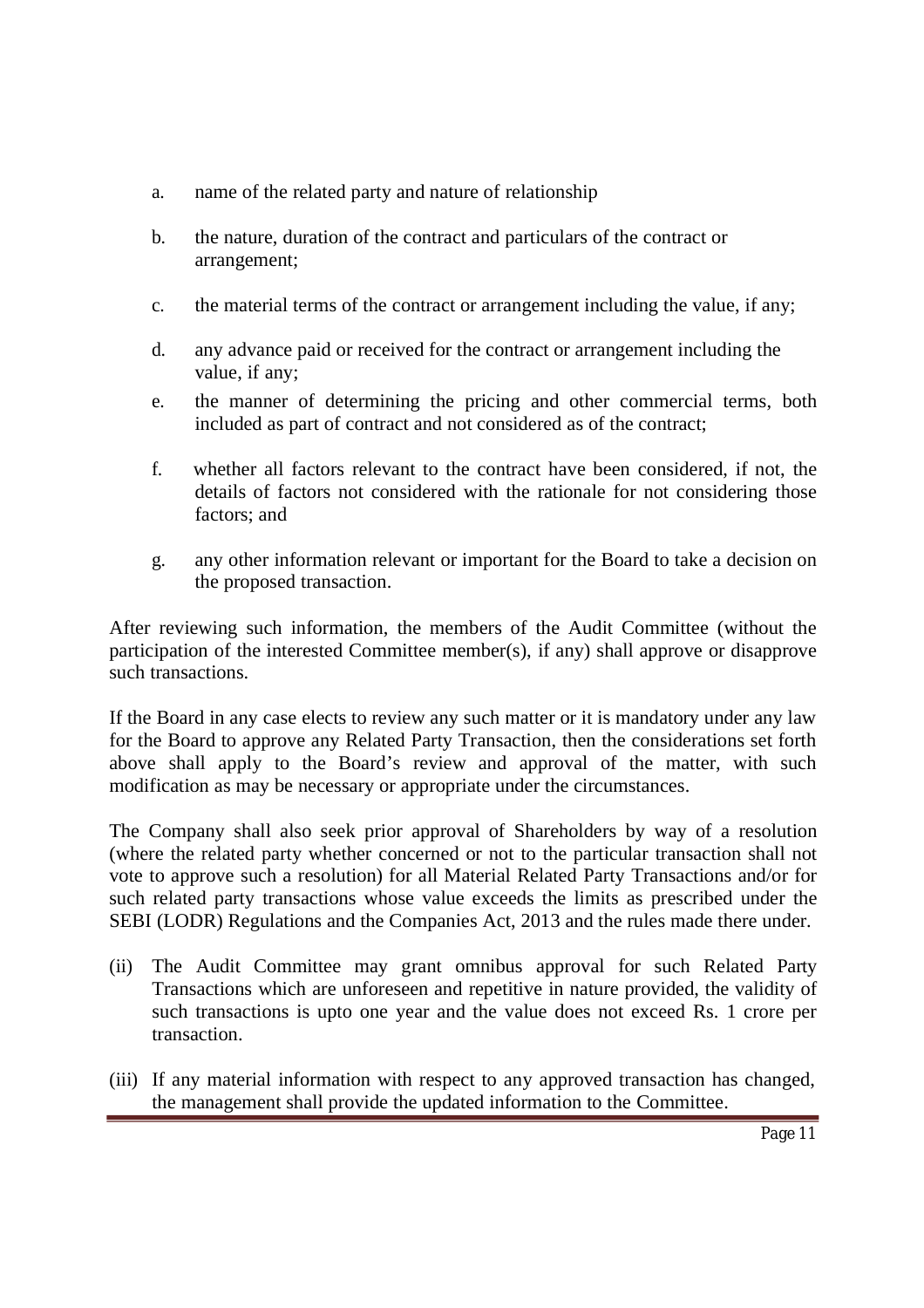In terms of the Regulation 23 of SEBI (Listing Obligations and Disclosure Requirements) Regulations, 2015, the approval of the Audit Committee, Board and the Shareholders shall not be required for the transactions entered into between the Company and its wholly owned subsidiaries, whose accounts are consolidated with the Company and placed before the shareholders at the general meeting for approval.

Notwithstanding the foregoing, the following Related Party Transactions shall not require approval of Audit Committee or Shareholders:-

- i. Any transaction that involves paying of compensation to a Director or Key Managerial Personnel in connection with his or her duties to the Company or any of its subsidiaries or associates, including the reimbursement of reasonable business and travel expenses incurred in the ordinary course of business.
- ii. Any transaction in which the Related Party's interest arises solely from ownership of securities issued by Company and all holders of such securities receive benefits pro rata as the Related Party.

## **5. RELATED PARTY TRANSACTIONS NOT APPROVED UNDER THIS POLICY**

In the event, the Company becomes aware of any transaction with a Related Party that has not been approved under this Policy prior to its consummation, the matter shall be reviewed by the Committee. The Committee shall consider all the relevant facts and circumstances regarding the Related Party Transaction (including reasons of failure to report such transaction) and evaluate all options available to the Company, including ratification, revision or termination of the Related Party Transaction.

# **6. DISCLOSURES**

The Company shall make the following disclosures:

- a. The particulars of the contract and arrangement along with the justification for entering into such contracts/arrangements with the Related Parties shall be made in the Boards' Report which forms a part of the Company's Annual Report.
- b. This Policy shall also be uploaded on the website of the Company and a web link there to shall be provided in the Annual Report.